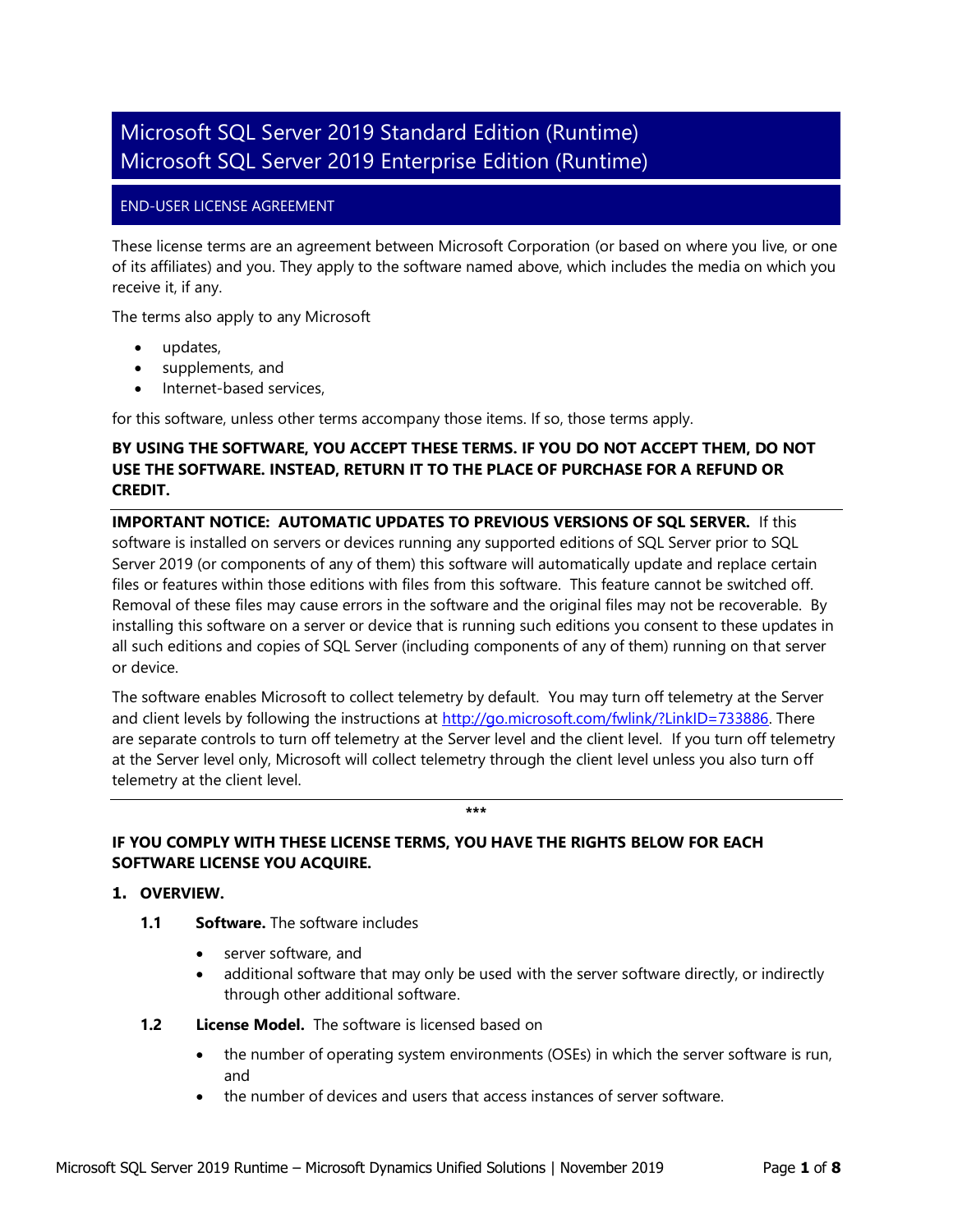# **1.3 Licensing Terminology.**

- **Instance.** You create an "instance" of the software by executing the software's setup or install procedure. You also create an instance of the software by duplicating an existing instance. References to the "software" in this agreement include "instances" of the software.
- **Run an Instance.** You "run an instance" of the software by loading it into memory and executing one or more of its instructions. Once running, an instance is considered to be running (whether or not its instructions continue to execute) until it is removed from memory.
- **Operating System Environment ("OSE").** An "operating system environment" or "OSE" is
	- (i) all or part of an operating system instance, or all or part of a virtual (or otherwise emulated) operating system instance which enables separate machine identity (primary computer name or similar unique identifier) or separate administrative rights; and
	- (ii) instances of applications, if any, configured to run on the operating system instance or part identified above.

A physical hardware system can have either or both of the following:

- one physical operating system environment;
- one or more virtual operating system environments.

A physical operating system environment is configured to run directly on a physical hardware system. The operating system instance used to run hardware virtualization software or to provide hardware virtualization services (e.g., Microsoft virtualization technology or similar technologies) is considered part of the physical operating system environment.

A virtual operating system environment is configured to run on a virtual (or otherwise emulated) hardware system.

- **Server.** A server is a physical hardware system capable of running server software. A hardware partition or blade is considered to be a separate physical hardware system.
- **Physical Core.** A physical core is a core in a physical processor. A physical processor consists of one or more physical cores.
- **Hardware Thread.** A hardware thread is either a physical core or a hyper-thread in a physical processor.
- **Virtual Core.** A virtual core is the unit of processing power in a virtual (or otherwise emulated) hardware system. A virtual core is the virtual representation of one or more hardware threads. Virtual OSEs use one or more virtual cores.
- **Assigning a License.** To assign a license means simply to designate that license to one server, device or user.
- **Unified Solution.** Microsoft Dynamics GP (released October 2019), Microsoft Dynamics NAV 2018, and Microsoft Dynamics SL 2018 are "Unified Solutions" when integrated with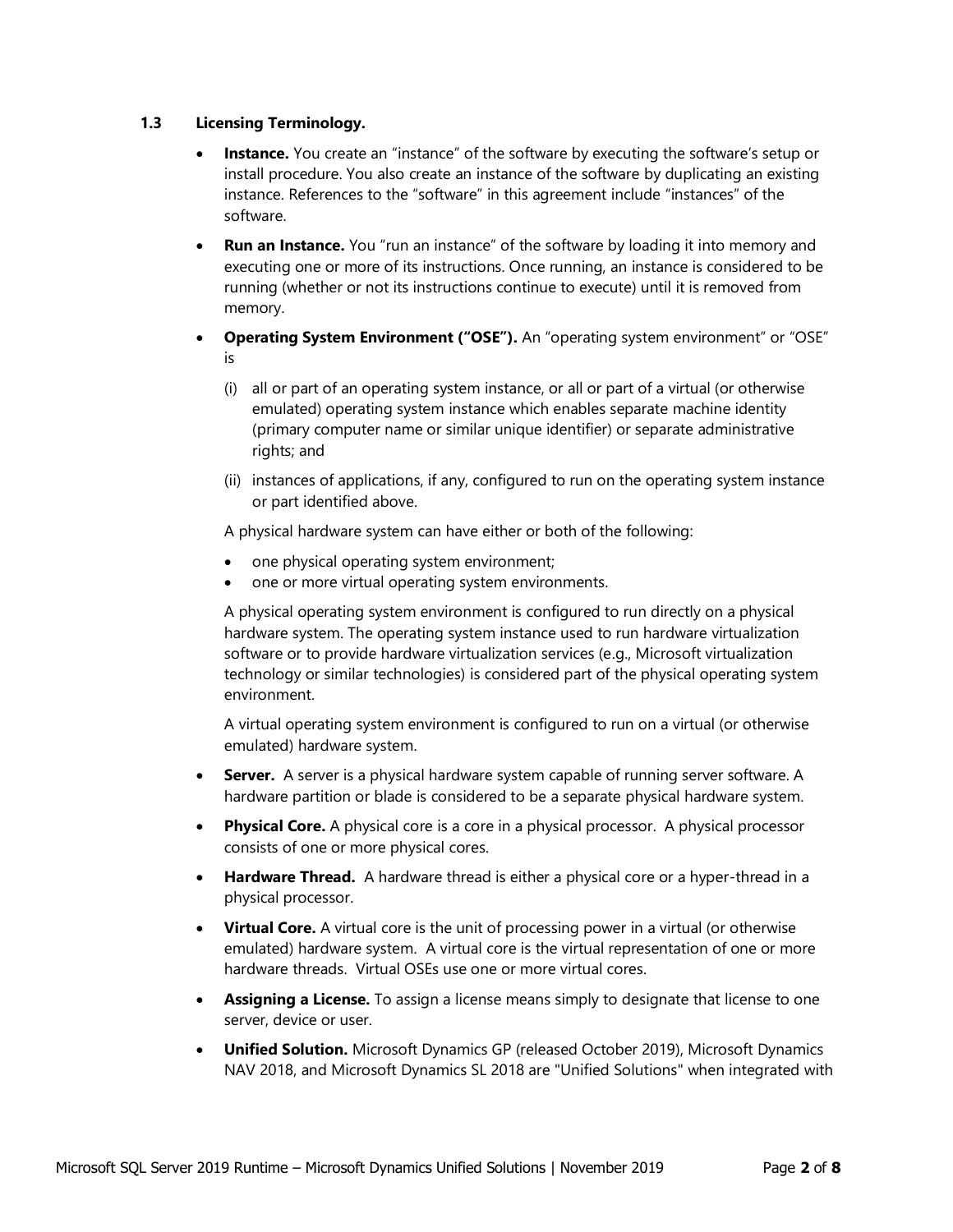and licensed to you in conjunction with the software and may include third party applications distributed with the unified solutions.

## **2. USE RIGHTS FOR SERVER + CLIENT ACCESS MODEL**

## **2.1 Assigning the License to the Server.**

- a) **Initial Assignment.** Before you run any instance of the server software under a software license, you must assign that license to one of your servers. That server is the licensed server for that particular license. You may assign other software licenses to the same server, but you may not assign the same license to more than one server.
- b) **Reassignment.** You may reassign a software license, but not within 90 days of the last assignment. You may reassign a software license sooner if you retire the licensed server due to permanent hardware failure. If you reassign a license, the server to which you reassign the license becomes the new licensed server for that license.
- c) **Entitlement**. You are only entitled to a number of licensed servers not to exceed the number of server licenses displayed in the Registered Modules screen of CustomerSource for the active Unified Solution.

#### 2.2 **Running Instances of the Server Software**.

- 2.2.1 Microsoft SQL Server 2019 Standard Edition (Runtime). For each software license you assign to the server, you may run any number of instances of the server software in one physical or virtual OSE on the licensed server at a time. You may assign more than one license to a server. For each additional license you assign, you may run any number of instances of the server software in one additional physical or virtual OSEs on the licensed server at any time.
- 2.2.2 Microsoft SQL Server 2019 Enterprise Edition (Runtime). Once you have assigned the license to the server, you may run any number of instances of the server software in up to four OSEs (physical and/or virtual) on the licensed server at a time, provided that:
	- **(a)** if you are running the software in a physical OSE, the OSE may access up to 20 physical cores at any time, and
	- **(b)** if you are running the software in one or more virtual OSEs, that group of OSEs may access up to 20 hardware threads at any time.
	- **(c)** You may assign more than one license to a server. For each additional license you assign, you may run any number of instances of the server software in up to four additional virtual OSEs on the licensed server at any time. That group of up to four OSEs may access up to 20 additional hardware threads at any time.
- 2.2.3 In any case, you are only entitled to a number of licensed servers not to exceed the number of server licenses displayed in the Registered Modules screen of CustomerSource for the active Unified Solution.
- **2.3** Assigning Additional Licenses. You may assign more than one license to a server. For each additional license you assign, you may run any number of instances of the server software in up to four additional virtual OSEs on the licensed server at any time. That group of up to four OSEs may access up to 20 additional hardware threads at any time.
- **2.4 SQL Server Platform Selection**. SQL Server Licenses are platform agnostic, and permit deployment and use on Windows or Linux platforms.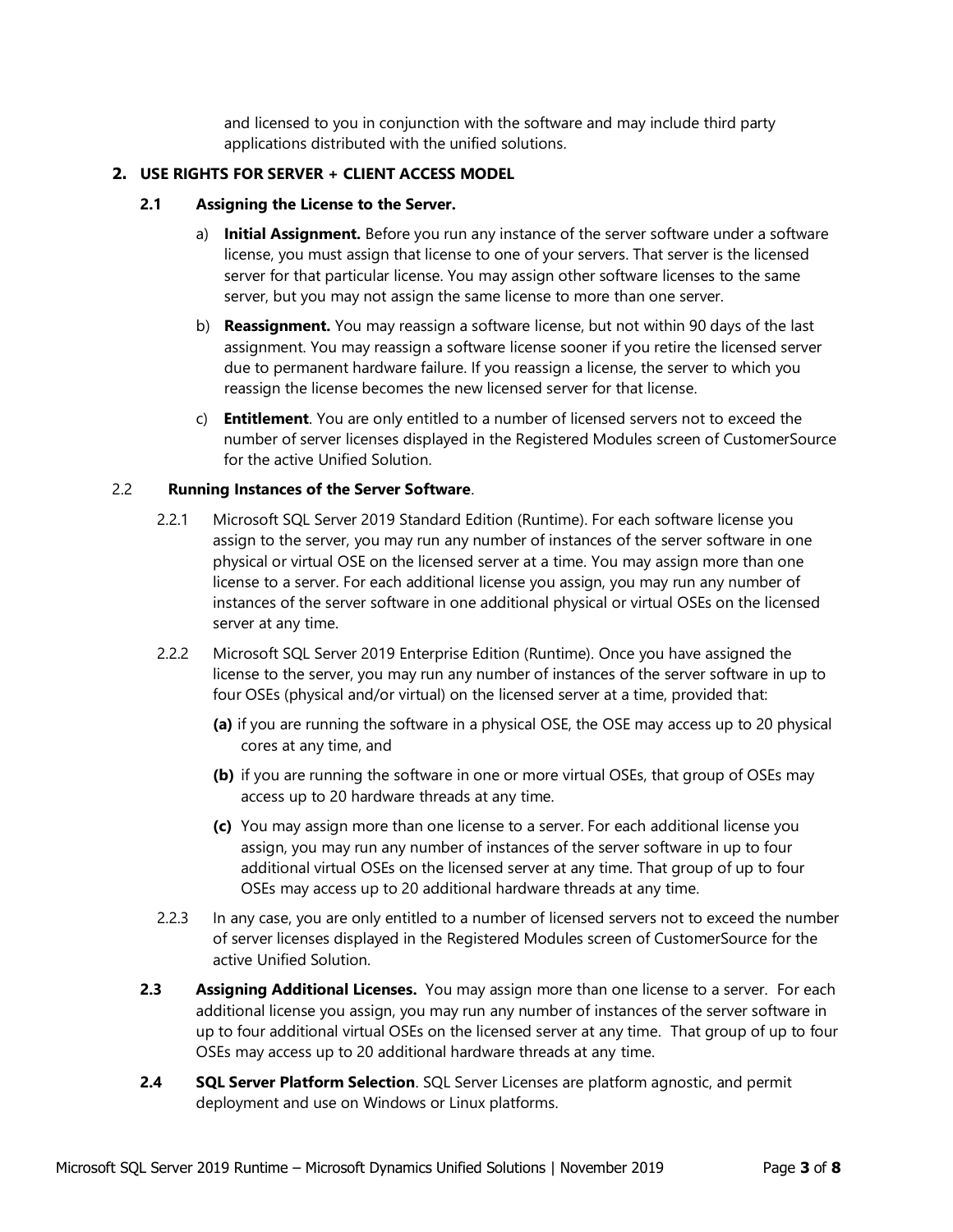**2.5 Alternative Versions and Editions.** In place of any permitted instance, you may create, store and use an instance of any earlier version, lower edition or an earlier version of a lower edition.

This agreement applies to your use of these other versions or editions in this manner. If the earlier version or edition includes components not covered in this agreement, the terms that are associated with those components in the earlier version or edition apply to your use of them. Microsoft is not obligated to supply any prior or different versions or editions of the software to you.

- **2.6 Running Instances of the Additional Software.** You may run or otherwise use any number of instances of additional software listed below in physical or virtual OSEs on any number of devices so long as the additional software is used only in conjunction with the integrated software turnkey application or suite of applications (the "Unified Solution") delivered by or on behalf of the Licensor. You may use additional software only with the server software directly, or indirectly through other additional software.
	- Data Quality Client
	- SQL Client Connectivity SDK
	- Client Tools SDK
	- Client Tools Backwards Compatibility
	- Client Tools Connectivity
	- Distributed Replay Client
	- Distributed Replay Controller
- **2.7 Creating and Storing Instances on Your Servers or Storage Media.** You have the additional rights listed below for each software license you acquire.
	- **(a)** You may create any number of instances of the server software and additional software.
	- **(b)** You may store instances of the server software and additional software on any of your servers or storage media.
	- **(c)** You may create and store instances of the server software and additional software solely to exercise your right to run instances of the server software under any of your software licenses as described (e.g., you may not distribute instances to third parties).
- **2.8 Included Microsoft Programs.** The software includes other Microsoft programs listed at [https://go.microsoft.com/fwlink/?linkid=2102146.](https://go.microsoft.com/fwlink/?linkid=2102146) Microsoft is making these programs available to you as a convenience only and these programs are licensed and supported under their own separate terms and policies. You may only use these programs in conjunction with the software licensed here. If you do not agree to the license terms for these programs, you may not use them.

# **3. ADDITIONAL LICENSING REQUIREMENTS AND/OR USE RIGHTS.**

**3.1 Runtime-Restricted Use Software.** The software is "Runtime-Restricted Use" software; as such, it may only be used to run the integrated software turnkey application or suite of applications delivered to you by or on behalf of the Licensor (the "Unified Solution") solely as part of the Unified Solution. The software may not be used either (i) to develop any new software applications, (ii) in conjunction with any software applications, databases or tables other than those contained in the Unified Solution, and/or (iii) as a standalone software application. The foregoing provision, however, does not prohibit you from using a tool to run queries or reports from existing tables. A CAL permits you to access instances of only the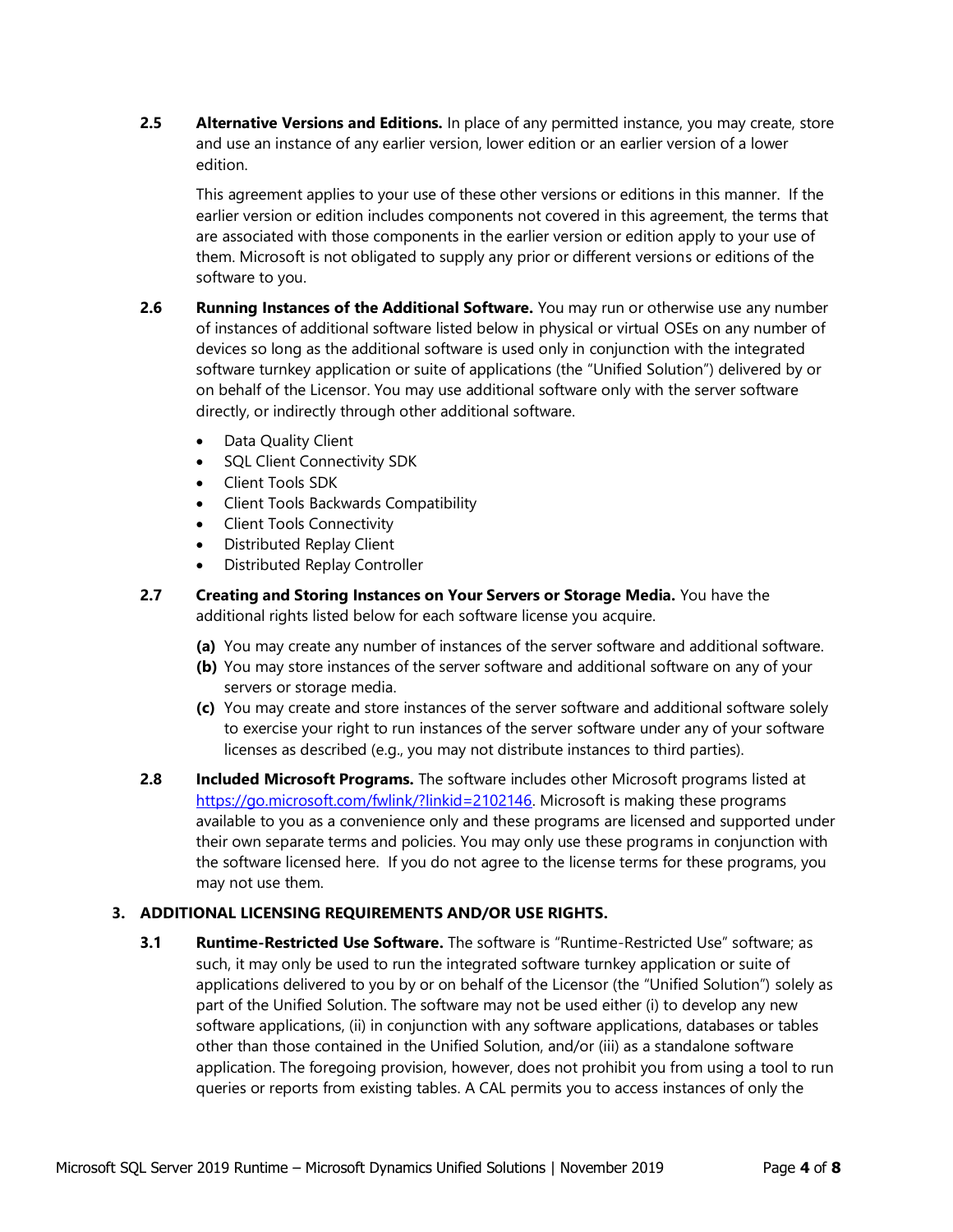Runtime-Restricted User version of the server software licensed and delivered to you as part of the Unified Solution, in accordance with the other terms of the agreement.

- **3.2 Client Access Licenses (CALs).** You must acquire and assign a SQL Server 2016 CAL to each device or user that accesses your instances of the server software directly or indirectly. A hardware partition or blade is considered to be a separate device. Your CALs permit access to your instances of earlier versions, but not later versions, of the server software. You do not need CALs for:
	- any of your servers licensed to run instances of the server software, or
	- up to two devices or users to access your instances of the server software only to administer those instances.
	- You are only entitled to the number of CALs displayed in the Registered Modules screen of CustomerSource for the applicable Unified Solution.
	- Each individual device or user must be identifiable and assigned a CAL prior to accessing the software.
- **3.3 Types of CALs.** There are two types of CALs, one for devices and one for users. Each device CAL permits one device, used by any user, to access instances of the server software on your licensed servers. Each user CAL permits one user, using any device, to access instances of the server software on your licensed servers. You may use a combination of device and user CALs.

# **3.4 Reassignment of CALs.**

- **(a)** You may permanently reassign your device CAL from one device to another, or your user CAL from one user to another; or
- **(b)** temporarily reassign your device CAL to a loaner device while the first device is out of service, or your user CAL to a temporary worker while the user is absent.

# **3.5 Multiplexing.** Hardware or software you use to

- pool connections,
- reroute information, or
- reduce the number of devices or users that directly access or use the software

(sometimes referred to as "multiplexing" or "pooling"), does not reduce the number of licenses of any type that you need.

- **3.6 No Separation of Server Software.** You may not separate the server software for use in more than one operating system environment under a single license, unless expressly permitted. This applies even if the operating system environments are on the same physical hardware system.
- **3.7 Maximum Instances.** The software or your hardware may limit the number of instances of the server software that can run in physical or virtual operating system environments on the server.
- **3.8 SQL Server Reporting Services Map Report Item**. Reporting Services Map Item includes use of Bing Maps. You may only use the content provided through Bing Maps, including geocodes, within SQL Reporting Services Map Item. Your use of Bing Maps is also governed by the Bing Maps and MapPoint Web Service End User Terms of Use and Embedded Maps Service Terms of Use available at <http://go.microsoft.com/?linkid=9710837> and the Bing Maps Privacy Statement available at [http://go.microsoft.com/fwlink/?LinkID=248686.](http://go.microsoft.com/fwlink/?LinkID=248686)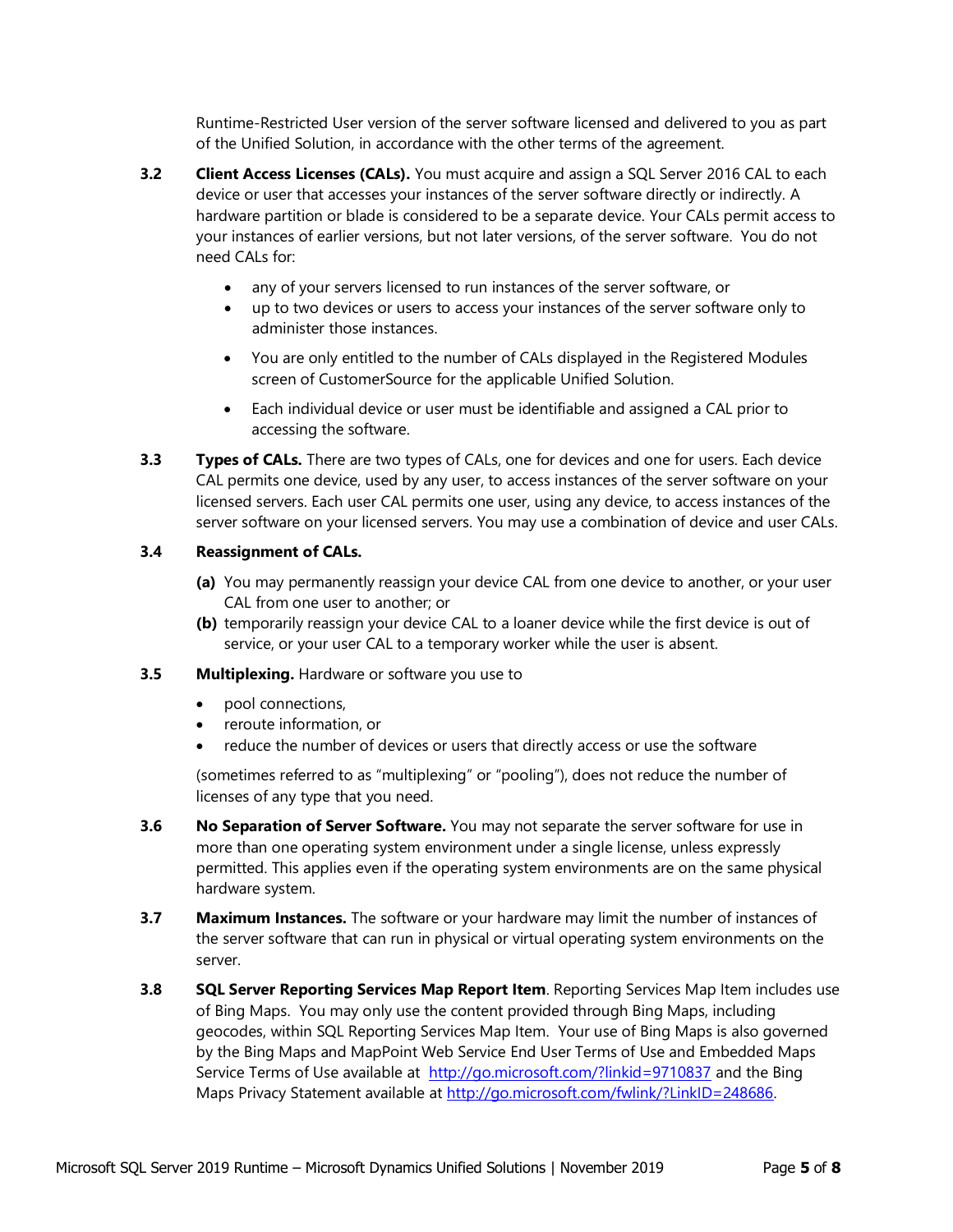- **3.9 Big Data Clusters (BDC).** You must be a volume licensing customer with software assurance to use BDC functionality. You may not use BDC if you have not validly acquired a license for BDC from Microsoft or its licensed distributors. For information about licensing BDC visit: <https://go.microsoft.com/fwlink/?linkid=2102541>
- **3.10 Font Components.** While the software is running, you may use its fonts to display and print content. You may only
	- embed fonts in content as permitted by the embedding restrictions in the fonts, and
	- temporarily download them to a printer or other output device to help print content.
- **4. THIRD PARTY SOFTWARE.** The software may include third party applications that are licensed to you under this agreement or under their own terms. License terms, notices, and acknowledgements, if any, for the third party applications may be accessible online at http://aka.ms/thirdpartynotices or in an accompanying notices file. Even if such applications are governed by other agreements, the disclaimer, limitations on, and exclusions of damages below also apply to the extent allowed by applicable law.
- **5. PRODUCT KEYS.** The software requires a key to install or access it. You are responsible for use of the keys assigned to you. You may not share the keys with third parties. You may not use keys assigned to third parties.
- **6. DATA COLLECTION.** The software may collect information about you and your use of the software and send that to Microsoft. Microsoft may use this information to provide services and improve Microsoft's products and services. Your opt-out rights, if any, are described in the product documentation. Some features in the software may enable collection of data from users of your applications that access or use the software. If you use these features to enable data collection in your applications, you must comply with applicable law, including getting any required user consent, and maintain a prominent privacy policy that accurately informs users about how you use, collect, and share their data. You can learn more about Microsoft's data collection and use in the product documentation and the Microsoft Privacy Statement at https://go.microsoft.com/fwlink/?LinkId=521839. You agree to comply with all applicable provisions

of the Microsoft Privacy Statement including the SQL Server privacy supplement: <http://go.microsoft.com/fwlink/?linkid=868444>

- **7. BENCHMARK TESTING.** You must obtain Microsoft's prior written approval to disclose to a third party the results of any benchmark test of the software.
- **8. UPDATES.** The software may periodically check for updates and download and install them for you. You may obtain updates only from Microsoft or authorized sources. Microsoft may need to update your system to provide you with updates. You agree to receive these automatic updates without any additional notice. Updates may not include or support all existing software features, services, or peripheral devices.
- **9. CANADA.** You may stop receiving updates by turning off the automatic update feature or by turning off Internet access. Refer to the product documentation to learn how to turn off updates for your specific device or software.
- **10. SCOPE OF LICENSE.** The software is licensed, not sold. Licensor and Microsoft reserve all other rights. Unless applicable law gives you more rights despite this limitation, you will not (and have no right to):
	- work around any technical limitations in the software that only allow you to use it in certain ways;
	- reverse engineer, decompile or disassemble the software;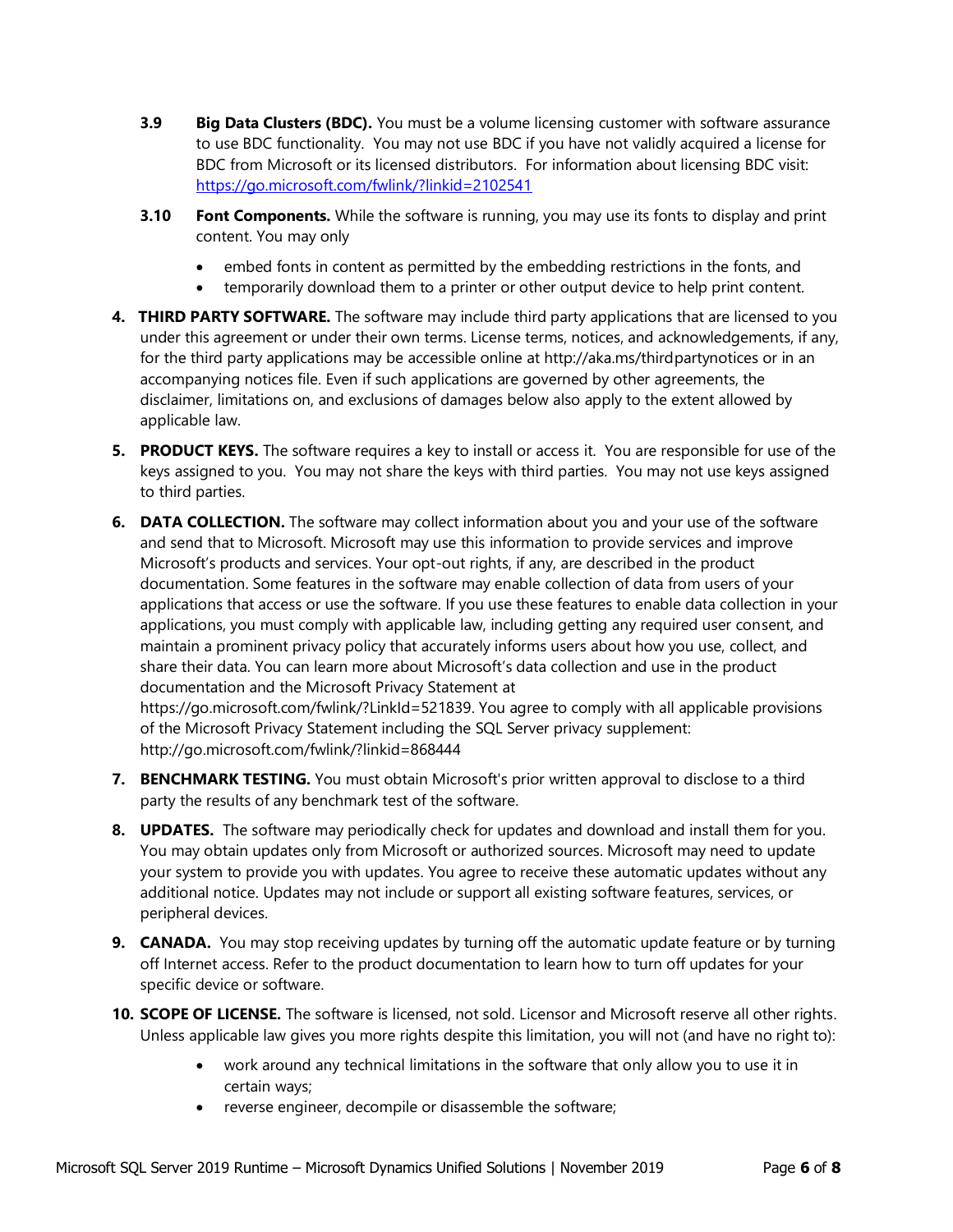- remove, minimize, block, or modify any notices of Microsoft or its suppliers in the software;
- use the software in any way that is against the law or to create or propagate malware;
- share or distribute the software;
- publish the software, including any application programming interfaces included in the software, for others to copy;
- share or otherwise distribute documents, text or images created using the software Data Mapping Services features;
- rent, lease or lend the software; or
- provide the software as a hosted solution for others to use.

Rights to access the software on any device do not give you any right to implement Microsoft patents or other Microsoft intellectual property in software or devices that access that device.

- 11. **BACKUP COPY.** If you acquired the software on a disc or other media, you may make one backup copy of the media. You may use it only to create instances of the software.
- **12. DOCUMENTATION.** Any person that has valid access to your computer or internal network may copy and use the documentation for your internal, reference purposes.
- **13. NOT FOR RESALE SOFTWARE.** You may not sell software marked as "NFR" or "Not for Resale."
- **14. ACADEMIC EDITION SOFTWARE.** You must be a "Qualified Educational User" to use software marked as "Academic Edition" or "AE." If you do not know whether you are a Qualified Educational User, visit www.microsoft.com/education or contact the Microsoft affiliate serving your country.
- **15. TRANSFER TO A THIRD PARTY.** The provisions of this section do not apply if you acquired the software in the European Economic Area (EEA) and only transfer it to another person or entity within the EEA, in which case any transfer of the software and the right to use it must comply with applicable law. The first user of the software may transfer it and this agreement directly to a third party as part of a transfer of the Unified Solution. Before the transfer, that party must agree that this agreement applies to the transfer and use of the software. The transfer must include the software and the Proof of License label. The first user may not retain any instances of the software unless that user also retains another license for the software. Nothing in this agreement prohibits the transfer of software to the extent allowed under applicable law if the distribution right has been exhausted.
- **16. EXPORT RESTRICTIONS.** You must comply with all domestic and international export laws and regulations that apply to the software, which include restrictions on destinations, end users, and end use. For further information on export restrictions, visit http://aka.ms/exporting.

**17. ENTIRE AGREEMENT.** This agreement, and any other terms Microsoft may provide for supplements, updates, or third-party applications, is the entire agreement for the software.

**18. APPLICABLE LAW AND PLACE TO RESOLVE DISPUTES.** If you acquired the software in the United States or Canada, the laws of the state or province where you live (or, if a business, where your principal place of business is located) govern the interpretation of this agreement, claims for its breach, and all other claims (including consumer protection, unfair competition, and tort claims), regardless of conflict of laws principles. If you acquired the software in any other country, its laws apply. If U.S. federal jurisdiction exists, you and Microsoft consent to exclusive jurisdiction and venue in the federal court in King County, Washington for all disputes heard in court. If not, you and Microsoft consent to exclusive jurisdiction and venue in the Superior Court of King County, Washington for all disputes heard in court.